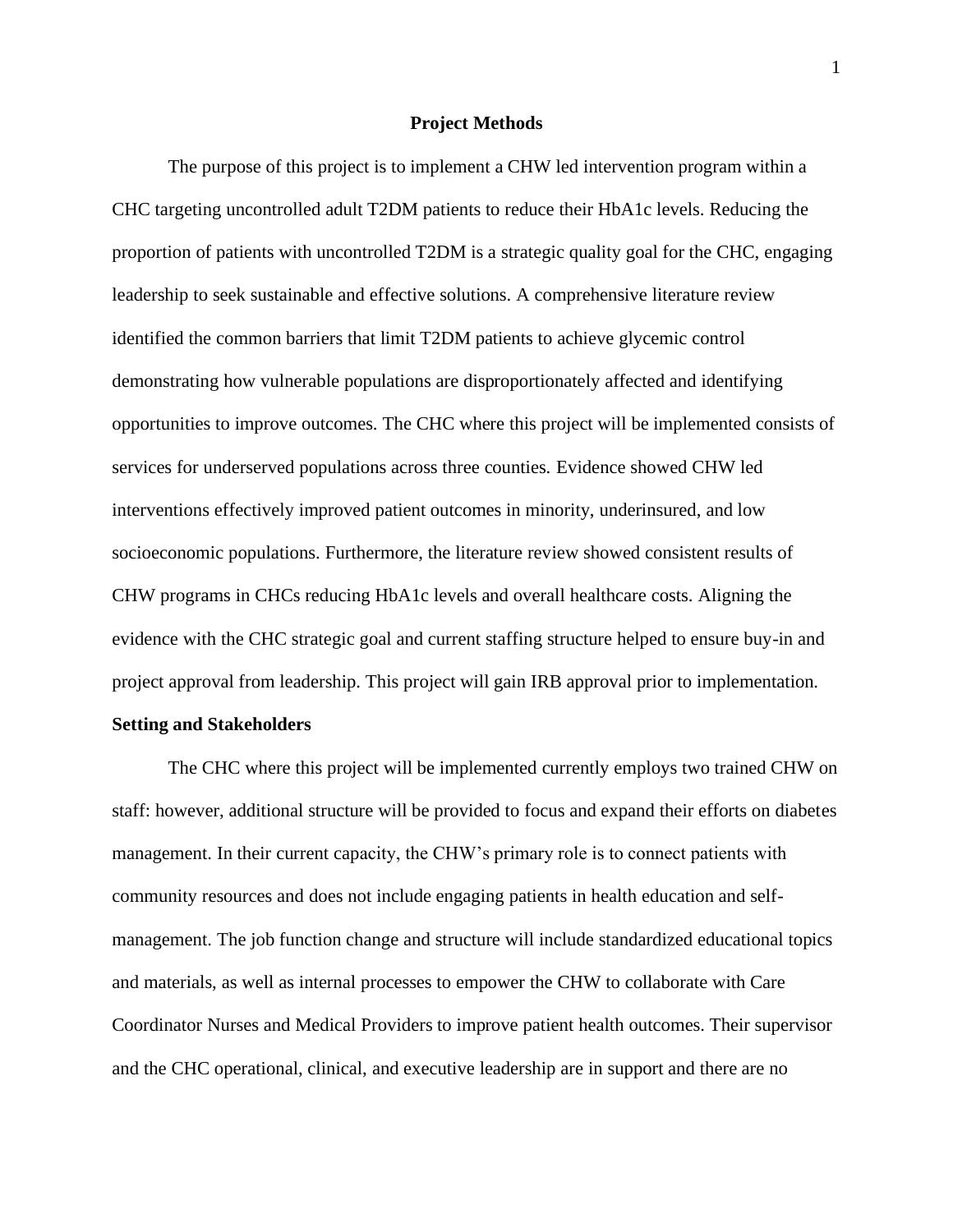additional financial costs that will be associated with implementation. This is a slight culture change with the CHW being a part of the care team, however the CHC already has a team-based and collaborative approach to care. Prior to implementation, all clinical staff will review the change in role of the CHW with their supervisor to ensure awareness and knowledge of the CHW abilities and function. The CHW are well known to the clinical staff, the patients, and community resources and partners, setting the stage for their successful integration.

## **Implementation**

There will be two methods to enroll patients into the program over the first month of the project implementation. First, primary care providers will be able to make direct internal referrals through the EHR, including listing any needs, goals, and barriers identified in the visit within the referral. Secondly, the CHW will do patient outreach for those with HbA1c over 9 from lists provided by the Population Health Director. After making patient contact, the CHW will explain what is available to the patient over the three-month program and curtail the intervention to meet the needs and engage the patient. The CHW will ensure all patients have had an HbA1c within four weeks of program initiation or will coordinate an HbA1c to be done prior to the patient starting the program. Standing orders for point of care HbA1c are currently approved in the CHC and can be easily obtained. The number of participants will be dependent on the number of adult T2DM patients with a HbA1c over 9 identified by either the provider or CHW and accepts the intervention.

CHW interventions can include education on T2DM disease, lifestyle, and medications. In addition, CHW can assist patients in developing self-management goals, encouraging medication adherence and blood glucose monitoring, and providing case-management. CHW play a critical role in connecting patients with transportation, housing, food, and financial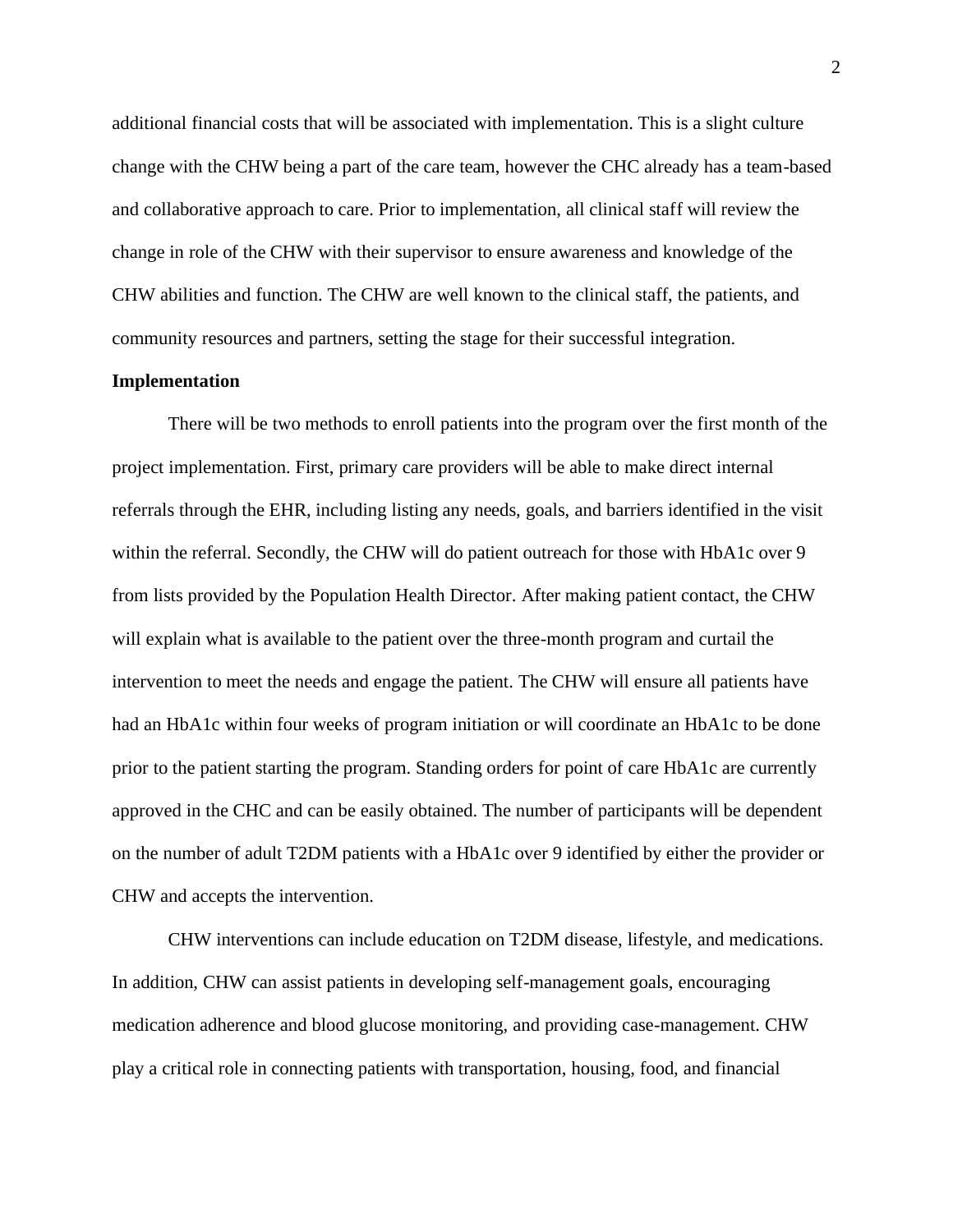resources. The CHW can refer to the Care Coordinator nurses for any reasons outside of their scope or contact the clinical team directly. Preference will be to have in-person visits with patients; however, telephone visits are permitted based on patient requests during the pandemic or due to hardships. Frequency of visits will be at least monthly and there will be no cost to the patient to limit barriers in this vulnerable population. Standardized printed educational material by the American Diabetes Association and the National Diabetes Education Program will be given to the patient in their preferred language with interpreters available on site. The CHW has access to the patient's medical records and can review notes from the provider visit as well as the patient's medication list. During the program, CHW's will document progress within the EHR, which can also be seen by the clinical team.

## **Sustainability and Measuring Outcomes**

The project can be implemented without additional staffing or resources except for minimal costs associated with printing educational materials. Sustainability will be limited by the number of patients with uncontrolled diabetes that request intervention and the number of available CHWs. This project should highlight if additional CHW will need to be hired to continue the program long-term. There are models for reimbursement for CHW that will have to be examined to make the expanded program viable. Other than financial sustainability, close communication and feedback from the clinical teams will be vital for program sustainability. Transparency of outcomes will also be key.

The patients' HbA1c will be taken again at the end of the program and documented in the EHR. An electronic review of enrolled patients' HbA1c at the onset and conclusion of the project will be completed to compute the average change. There may be limitations with follow up over the three-month period, those that had at least two interventions during the program will be